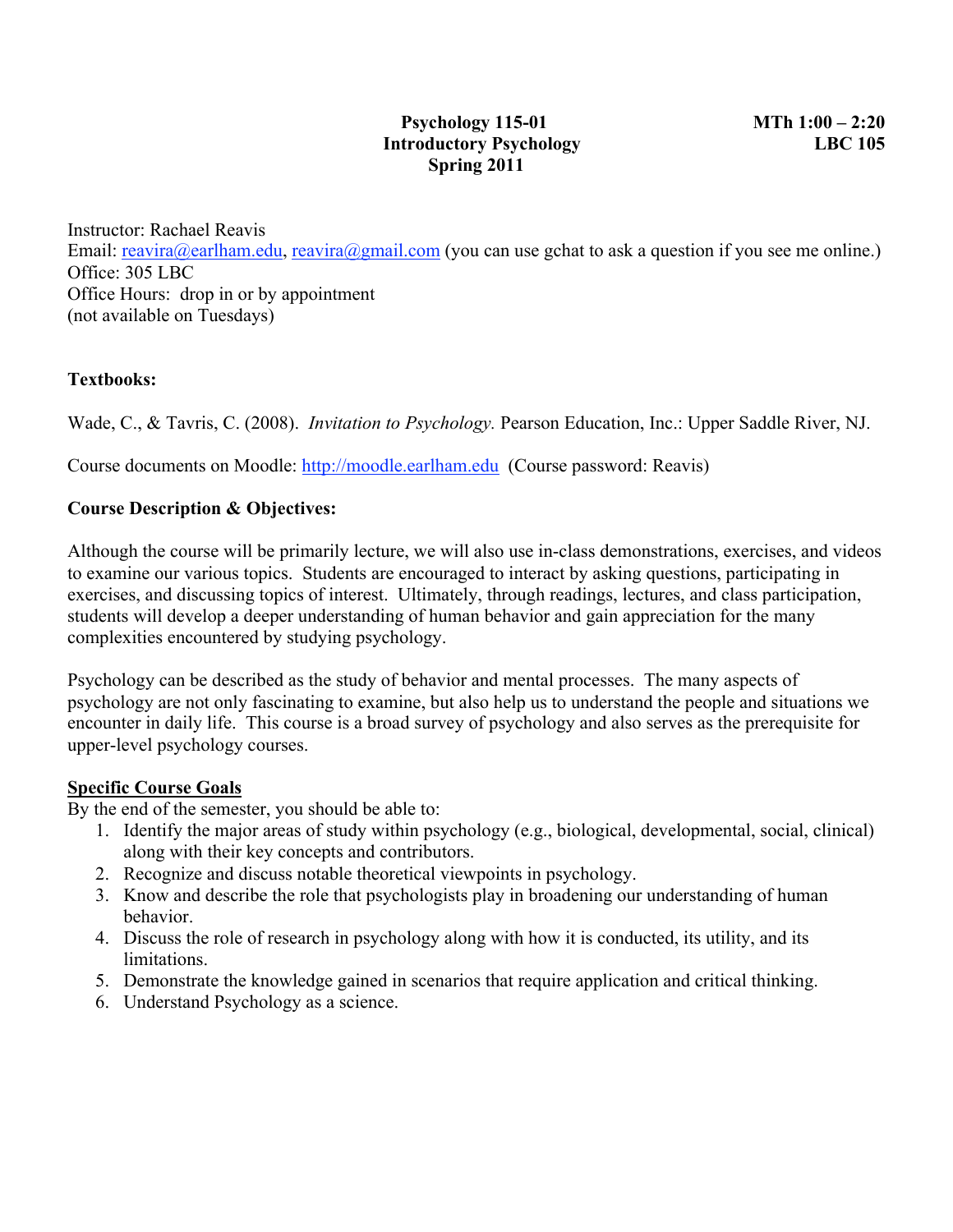## **Psychology Department Goals**

The following psychology department goals (based on the APA guidelines) are especially relevant for this course. The italicized/underlined goals are particularly emphasized:

- *1. Knowledge Base of Psychology*
- 2. Research Methods in Psychology
- *3. Critical Thinking Skills in Psychology*
- *4. Application of Psychology*
- *5. Values in Psychology*
- 6. Communication Skills
- 7. Sociocultural and International Awareness

## **Earlham General Education Goals:**

The following general education goals are especially relevant for this course. Italicized/bold items are particularly emphasized:

- 1. *Close and critical reading, thoughtful reflection, ready discussion*, and cogent writing.
- 2. Increased adeptness in thoughtfully considering texts of all sorts, whether singly or *in comparison with one another.*
- 3. Practice and discipline in group learning.

## **Evaluation:**

Your final grade will be based on participation/attendance, an applied project, 5 tests, and one final. I will drop your lowest grade (your combined participation/attendance/applied grades, **one** of 5 unit tests, **OR** your final).

- **1) Participation/Attendance.** Attendance will be taken every day. There are two main ways that you are expected to participate actively. First, you are expected to volunteer ideas in class and to ask both clarifying and conceptual questions in class. Second, you will be expected to participate actively in small group discussions. I will evaluate your participation in both large  $\&$  small group settings. In addition, other group members will evaluate your participation in small group discussions. I would prefer that students contribute freely and willingly and not have to randomly call on students. However, I reserve the right to do so.
- **2) Tests.** Research has shown that students learn more when they are given more frequent examinations that cover less material. Therefore, the majority of points in this class will come from 5 tests, each covering 2-3 chapters. Tests will consist of multiple-choice questions, short answer, and fill-in-theblanks. **Ten points on each test will come from a short essay question about the controversy readings (see below).** Tests will each be worth 100 points. Material from both the lectures and the text will be tested. There is no time limit for the tests, so please take your time to carefully read the questions and review your answers. Students tend to find my tests difficult. Studying in advance, attending class, and taking advantage of study materials are highly recommended. You are responsible for your own education. I won't be mad if you don't study or never show up to class, but it is unlikely that you will earn the same grade as you would if you applied yourself. **Finally, if you arrive after the first student has completed his or her exam, you will not be permitted to take the test, and will have to drop that grade**.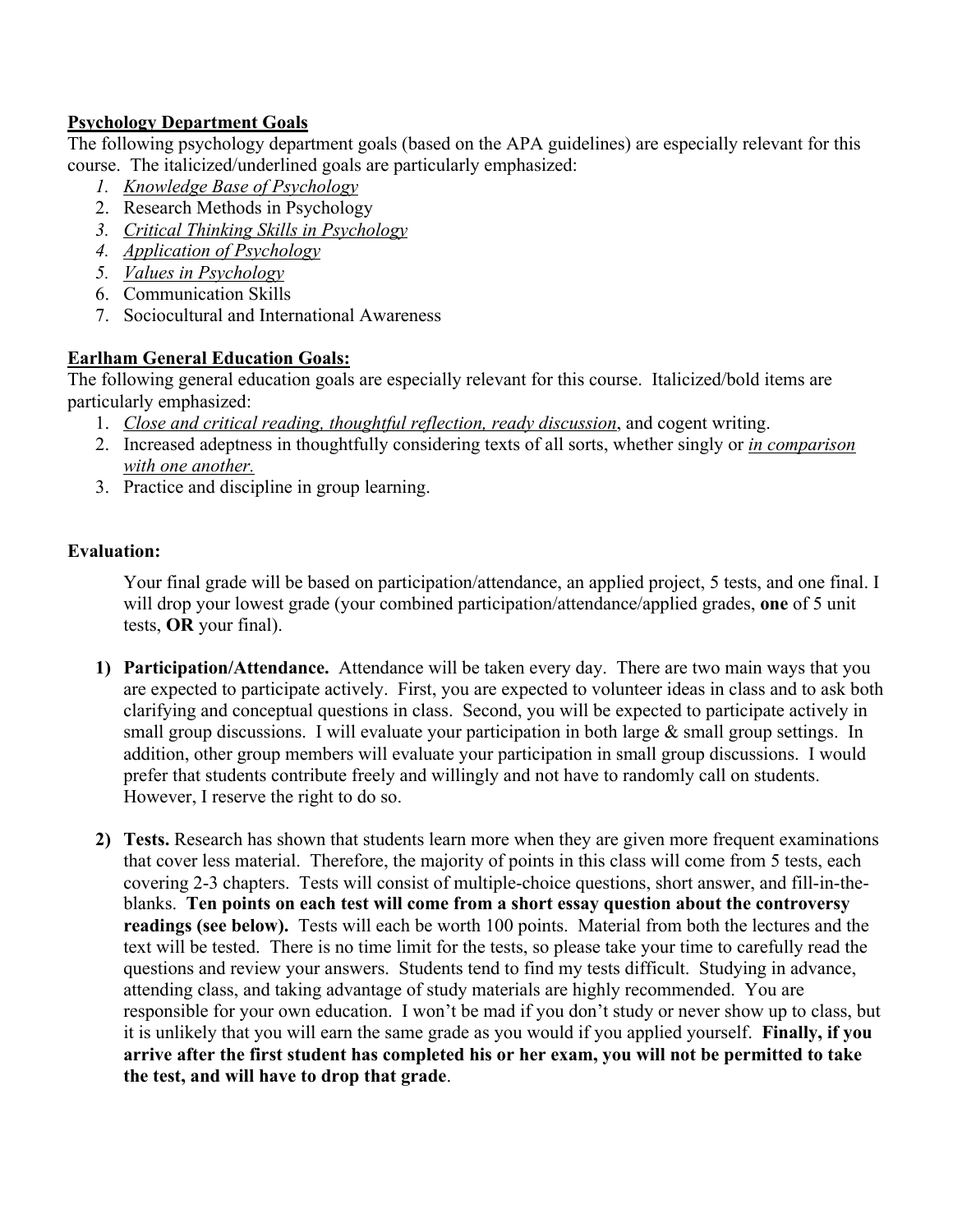\*Please note that make-ups are allowed ONLY for the following reasons: participation in an official college event or death of an immediate family member (parent, sibling, spouse, or child). Excuses must be verified by a note from a college official (e.g., coach's note). In the case of death of immediate family member, please contact me. As I drop one exam, **no other excuses will be permitted**, including for personal illness or death of an extended family member. For exams missed due to participation in an official university event, you must contact me BEFORE the missed exam and exams **must be taken no later than 1 week after the missed exam**. Make-up tests will differ from the original exam and may differ in the level of difficulty. (Special arrangements will be made for students who experience the death of an immediate family member, including the option of taking an Incomplete.)

- **3) Controversy Readings.** During the semester, I will post articles on Moodle that argue different sides of the same issue. Each controversy will have two articles. **You will only need to read one controversy set (that is, two papers) per test.** (Most units there will be more than one controversy option.) On the test, you will be asked to write 3-4 paragraphs about that controversy. The first 1-2 paragraphs will be a summary of each viewpoint. The  $3<sup>rd</sup>-4<sup>th</sup>$  paragraphs will be the most important, wherein you will make a *critical argument* about which viewpoint has the most support and is the most valid and why. **This question will be worth 10 points on each test.** See below for an extra credit opportunity related to the controversy readings.
- **4) Application Project.** Throughout the semester, you will find opportunities to apply psychological principals and knowledge to everyday life. You will collect **at least one example per chapter** of psychological principals playing out in real life. **You can find a more detailed description of this assignment on Moodle.** In brief, you will find an example (it can really be anything – a news article, a YouTube video, a movie, a personal experience) and explain it using psychological principals covered in class or in the textbook. This is meant to be a fun project that should help you think more critically about psychology and see how it can be applied to the world around you. *You will need to keep a folder or binder of your application entries.* Everything must be **typed**. You will turn in your folder twice during the semester. **The first 6 entries are due on 3/10**, and will include entries for the following chapters: Research Methods, Memory, Brain, Emotion, Consciousness, & Intelligence. **All entries will be due on the last day of class, 4/28.** *If you are missing an entry at the first evaluation, you will not be able to make it up for the second evaluation.* You will turn in 11 entries in total – I will take your **10 highest grades**, resulting in a 50-point assignment.
- **5) Final Exam.** Your final exam will follow the same format as the tests, but will cover material from the entire semester. Material from the lecture and the text will be tested. The final exam is worth 100 points. *The final exam will not have a controversy question on it.* The final exam for this class is scheduled for **Wednesday, May 4<sup>th</sup> at 8 am**. You must take the exam at the scheduled time. Students will not be permitted to take it at any other time.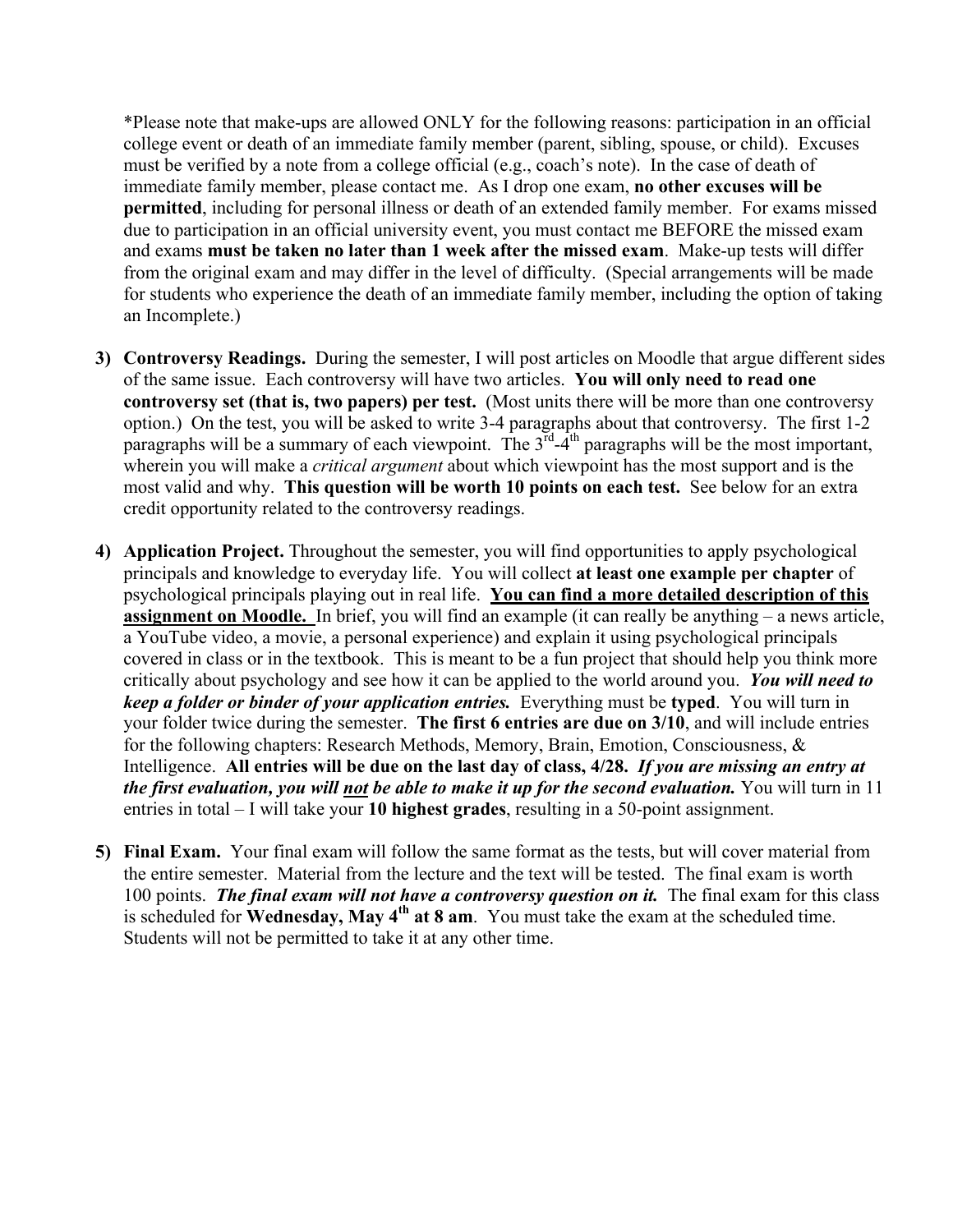#### **6) Extra credit.**

- **Controversy paper.** You may turn in a longer 3-page (double-spaced) paper about one of the controversies for up to 5 extra credit points. **You should email your extra credit assignment by 11:59 pm on the test day for that unit. You can use the same controversy you used for that unit test, or you may select another controversy from that unit (when there are multiple options).** See Moodle for the grading rubric. I strongly encourage you to consult the grading rubric first – extra credit points are *not* guaranteed. **Please save your extra credit file with the following file name format: LastName\_FirstName\_ControversyExtraCredit.doc (or .docx or .pdf – no other formats will be accepted).**
- You may earn *1 point for each of the first five studies* in which you participate, and  $\frac{1}{2}$  *point for each study thereafter*. (That's 1 point to the total points – *not* 1 percentage point.) We can negotiate about studies that take longer than 20 minutes. I will ask student researchers who recruit in my class to keep a record of your participation. However, I would like you to keep a record as well. There is a sheet on Moodle that you can ask your experimenter to sign after you participate.

### **Grading:**

|                               |           | A-: 90-92.9%; A: 93%-99.9%; A+: 100%                                                                          |
|-------------------------------|-----------|---------------------------------------------------------------------------------------------------------------|
| $Discussion/Participation =$  | 50 pts    | B-: 80-82.9%; B: 83-86.9%; B+: 87-89.9%                                                                       |
| Application Project $=$       | $50$ pts  | C-: 70-72.9%; C: 73-76.9%; C+: 77-79.9%                                                                       |
| Unit Tests $(5 \times 100)$ = | $500$ pts | D: $65-69.9\%$                                                                                                |
| Final Exam $=$                | $100$ pts | $F< 65\%$                                                                                                     |
|                               |           | One 100-point assignment will be dropped (and test, discussion/participation/application project $\Omega$ the |

One 100-point assignment will be dropped (**one** test, discussion/participation/application project, **OR** the final) for a total of **600 points.** 

*I do NOT round grades. For example, 79.9999 is a C+, no exceptions. Please note the grading scale—it may be different from other classes you have had.*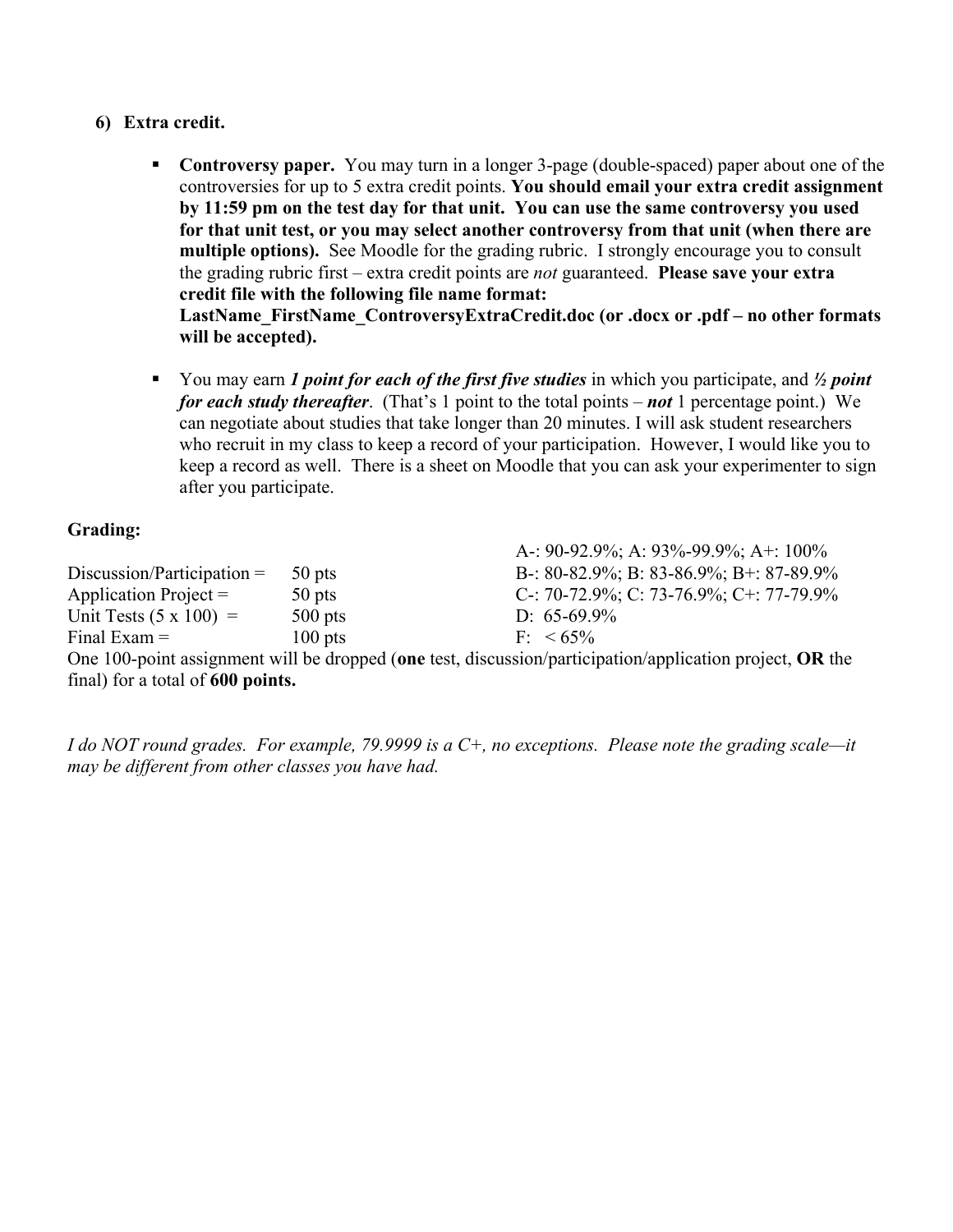**Office hour etiquette:** I am happy to meet with students outside of class, and I encourage you to make an appointment with me if you are having trouble in class or need to meet for another reason. However, I will not tolerate no-shows. If you miss a meeting with me and failed to cancel within 24 hours, in the future, I will only be available to you directly after class. You may also use the chat feature of gmail  $(reaving@gmail.com)$  to ask me questions. If I'm not at my computer when you leave a message, I'll answer it when I return. We can also schedule a time to chat online if we cannot find a convenient time to meet in person.

## **Email Etiquette:**

You are encouraged to contact me via e-mail with any questions that you may have, but I ask that you comply to the following 'house rules': **Check the syllabus and Moodle** *first* to see if your question can be answered. If you ask a question that has already been answered, you will receive an automated reply telling you to find the answer yourself.

Please use appropriate etiquette when you e-mail and I will do the same in return: (a) begin with a greeting; (b) state who you are and which class/section you are in; (c) end with an appropriate signature. Don't forget to use spell-check! *If you fail to adhere to these guidelines, you will receive an automated reply that instructs you to consult these guidelines and to re-send your e-mail.*

Example of appropriate e-mail format: 'Rachael, My name is [YOUR FULL NAME] and I am in your [NAME OF COURSE and SECTION IF APPLICABLE]\*. I have a question about  $X$ .... Thanks, [YOUR NAME]' \*You don't have to tell me your course after the first few weeks, once I've learned your names.

Example of inappropriate e-mail format resulting in no response (lack of greeting; no personal identification; no reference to course name/section; no signature; spelling errors; inappropriate language):

'So i was wonderign when you were gonna post the notes?'

Proper e-mail etiquette is *extremely* important in that (a) it enables me to be more efficient in helping you because I won't lose time trying to figure out who you are or what you are asking; (b) **it is a vital skill to have in the 'real world.'** Professional relationships necessitate professional e-mail correspondence. Thanks in advance for your cooperation!

### **Academic Honesty:**

All students are expected to conduct themselves with honesty and integrity in this course. The honor code is both a privilege and a responsibility, and you are expected to take it seriously. Suspected infractions, such as plagiarism or fabrication of reports will be treated seriously and will be reported. Furthermore, if you are aware of a violation of academic integrity, it is your responsibility to take action.

#### **Students with Disabilities:**

Please speak with me as soon as possible and let me know what accommodations Academic Support Services has suggested for you. Accommodation arrangements must be made in the first 2 weeks of the semester. Please see http://www.earlham.edu/policies/learning-disabilities.html for details.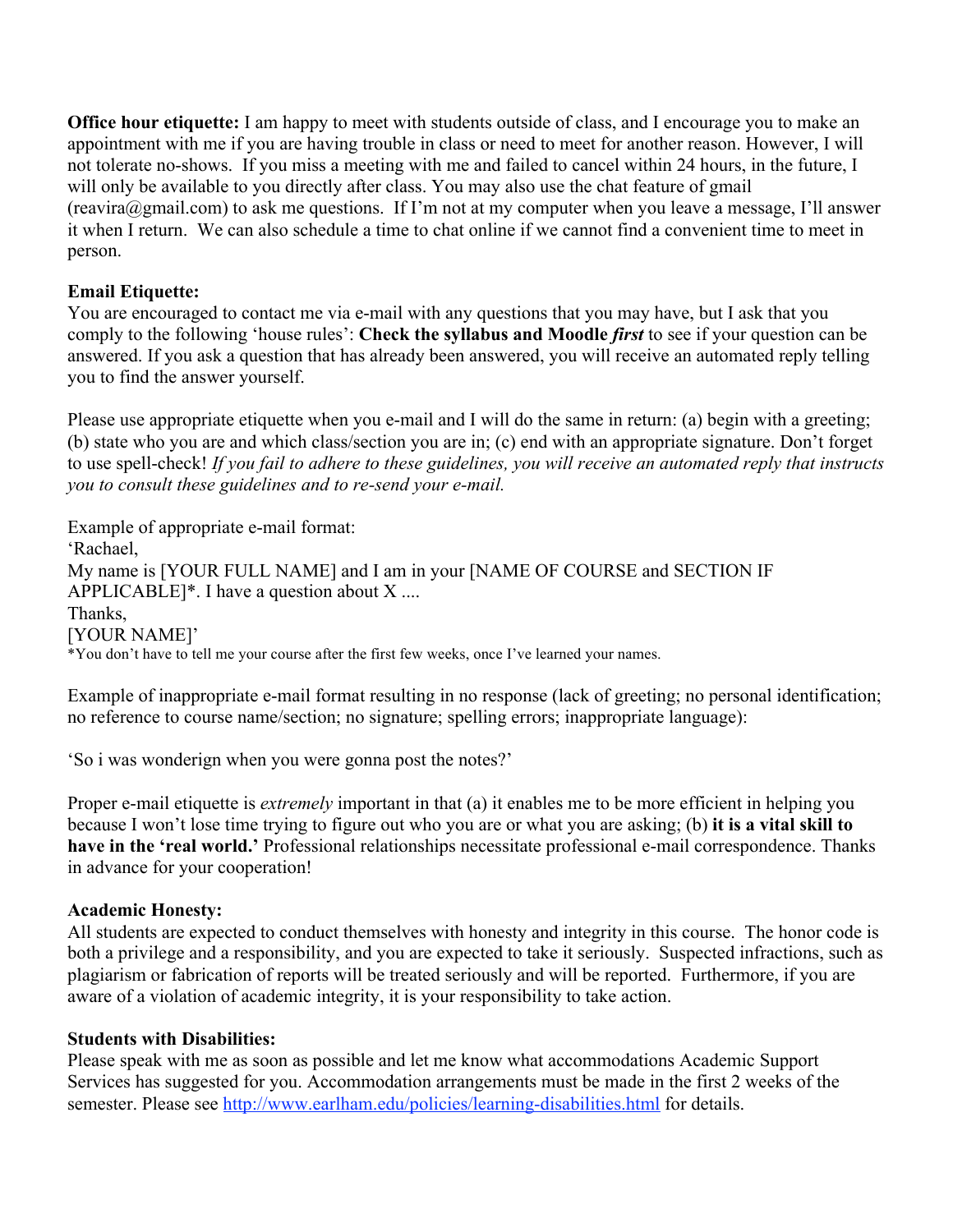# **Schedule of Topics & Assignments**

 Please note that this schedule is tentative and may change as circumstances require. *\*Textbook readings are due the first day they are listed.*

| Dates:         | Topic & Reading:                                                                                                                                                                  |
|----------------|-----------------------------------------------------------------------------------------------------------------------------------------------------------------------------------|
| 1/13           | Topic: Syllabus, What is Psychology?<br>Reading: Ch. 1, pg 3-19                                                                                                                   |
| 1/17, 1/20     | Topic: Research Methods<br><b>Reading: Ch 1, 19-33</b>                                                                                                                            |
| 1/24, 1/27     | <b>Topic:</b> Memory<br>Reading: Ch. 8<br>Controversy: Are Repressed Memories Real?<br>Yes: Kluft; No: Loftus                                                                     |
| 1/31           | Test, Ch. 1 & 8<br>Controversy Extra Credit Due via email by 11:59 pm                                                                                                             |
| 2/3, 2/7, 2/10 | Topic: Neurons, Hormones, & the Brain<br>Reading: Ch. 4<br>Controversy: Are Sex Differences in Math Biological?<br>Yes: Pinker; No: Spelke                                        |
| 2/14           | <b>Topic:</b> Emotion<br>Reading: Ch. 13<br>Controversy: Media Violence → Aggression?<br>Yes: Bushman; No: Freedman                                                               |
| 2/17           | <b>No Class, Early Semester Break</b>                                                                                                                                             |
| 2/21, 2/24     | Topic: Consciousness<br>Reading: Ch. 5<br>Controversy: Addiction a Brain Disease?<br>Yes: NIDA; No: Satel                                                                         |
| 2/28           | Test, Ch. 4, 5, & 13<br>Controversy Extra Credit Due via email by 11:59 pm                                                                                                        |
| 3/3            | Topic: Intelligence<br>Reading: Ch. 7, pg 240-256<br>Controversy: Accommodations Gone Too Far?<br>Yes: Kauffman; No: Byrnes                                                       |
| 3/7, 3/10      | <b>Topic:</b> Learning<br>Reading: Ch. 9<br>Controversy: Should Animals Be Used in Research?<br>Yes: Cohen; No: Regan<br>First 6 entries of applied project due in class on 3/10. |
| 3/14, 3/17     | <b>No Class, Spring Break</b>                                                                                                                                                     |
| 3/21           | Topic: Learning (Cont'd)                                                                                                                                                          |
| 3/24           | Test, Ch. 7 & 9<br>Controversy Extra Credit Due via email by 11:59 pm                                                                                                             |
| 3/28, 3/31     | <b>Topic: Personality</b><br>Reading: Ch. 2                                                                                                                                       |
| 4/4, 4/7       | <b>Topic: Development</b><br>Reading: Ch. 3<br>Controversy #1: Are Fathers Necessary?<br>Yes: McLanahan; No: Drexler                                                              |
| 4/11           | Test, Ch. 2 & 3<br>Controversy Extra Credit Due via email by 11:59 pm                                                                                                             |